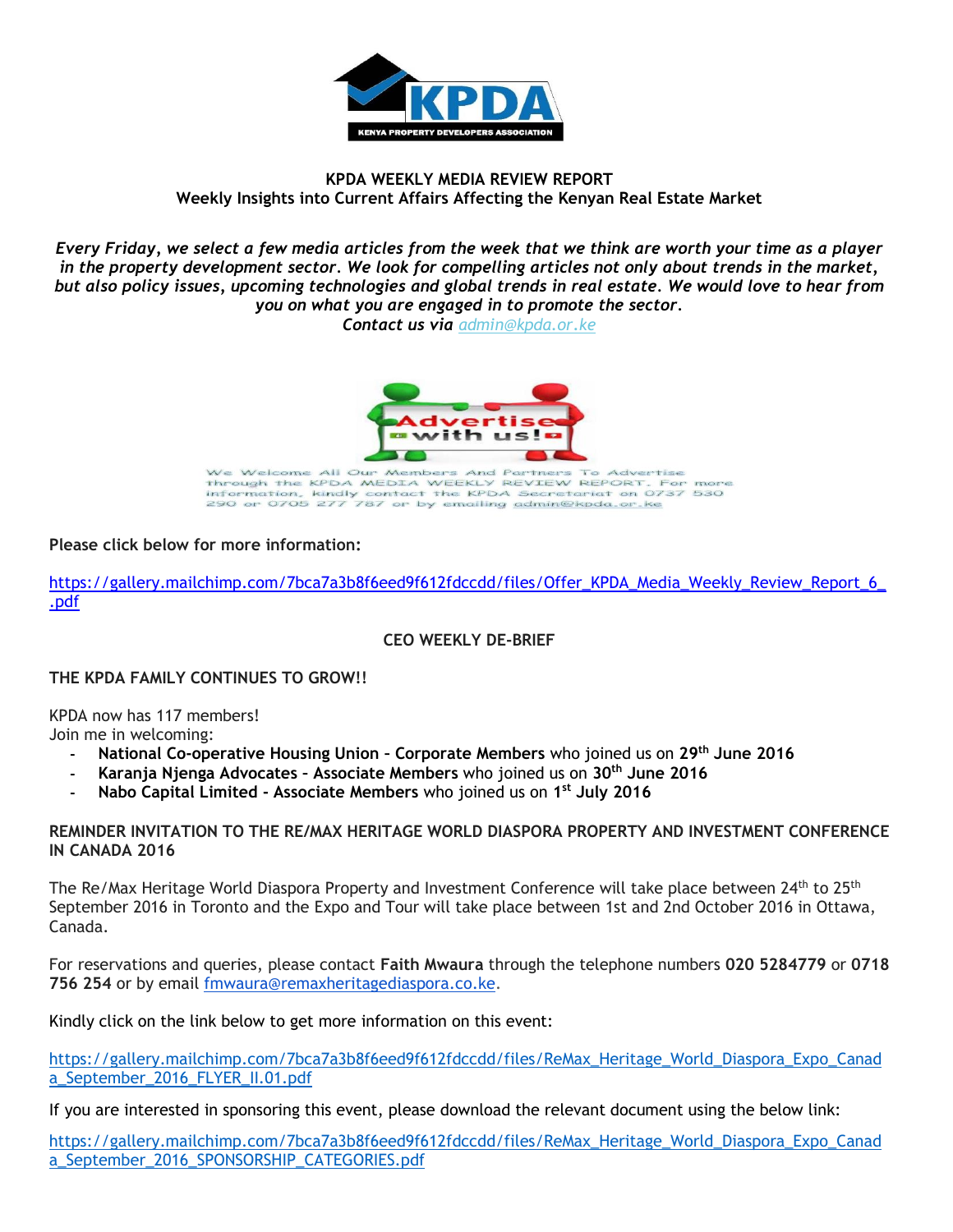INVITATION TO THE KPDA 2 DAY WORKSHOP, TUESDAY 5TH JULY AND THURSDAY 21ST JULY 2016 AT THE **CROWNE PLAZA HOTEL** 



KENYA PROPERTY DEVELOPERS ASSOCIATION - 2 DAY WORKSHOP, TUESDAY 5TH JULY AND THURSDAY 21ST JULY 2016 AT CROWNE PLAZA NAIROBI

THEME: 'CAPITAL FUNDING AND STRUCTURING'

#### **PROUDLY SPONSORED BY:**





DATES: Tuesday, 5th July and Thursday 21st July 2016 **VENUE: Crowne Plaza Nairobi Hotel** TIME: 7.00am - 1.00pm

DAY 1 Target Group: High level decision makers DAY 2 Target Group: Junior and middle level staff

#### **OVERVIEW:**

Decisions relating to financing the assets of a firm are very crucial in every business and the finance manager is often caught in the dilemma of what the optimum proportion of debt and equity should be. As a general rule there should be a proper mix of debt and equity capital in financing the firm's assets. Capital structure is usually designed to serve the interest of the equity shareholders.

KPDA has organized for a 2 day technical workshop for real estate developers, financiers and advisors to better understand how to structure a real estate investment transaction, optimize capital structures, and source foreign and local capital. The workshop includes sessions on sourcing financing, a technical training on developing an effective financial model and structuring local and offshore entities. The workshop targets a mix of high-level decision makers for the first day and junior and mid-level staff for the technical training to be held on the second day.

The workshop will comprise of speakers and panelists from some of the following organizations:

- ❖ HFC Ltd
- ❖ Fusion Capital
- ❖ Actis
- \* The Abraaj Group
- ❖ Shelter Afrique

#### **CHARGES:**

- KPDA Members: Kshs. 4 500 per member company representative per day. Offer of Kshs. 8, 500 for one person booked for both days
- Non-KPDA Members: Kshs. 6, 500 per company representative per day. Offer of Kshs. 10, 500 for one person booked for both days

Kindly RSVP (with payment) by latest Thursday, 30<sup>th</sup> June 2016 with the KPDA secretariat on telephone 0737-530290 or 0705-277787 or by email to e.kayaki@kpda.or.ke and a copy to admin@kpda.or.ke.

#### NB:

- Please note that registration fees once paid are non-refundable and cannot be transferred to cater for the cost of attending future events.
- Participants who attend this event without an RSVP will be surcharged at the door
- Non Members will not be allowed to participate in this event without prior payment

#### To download the entire invitation flyer, please click on the link below:

https://gallery.mailchimp.com/7bca7a3b8f6eed9f612fdccdd/files/Invitation\_to\_Members\_Partners\_tot\_the\_KPD A 2 Day Workshop 5th July 21st July 2016 1 .01.pdf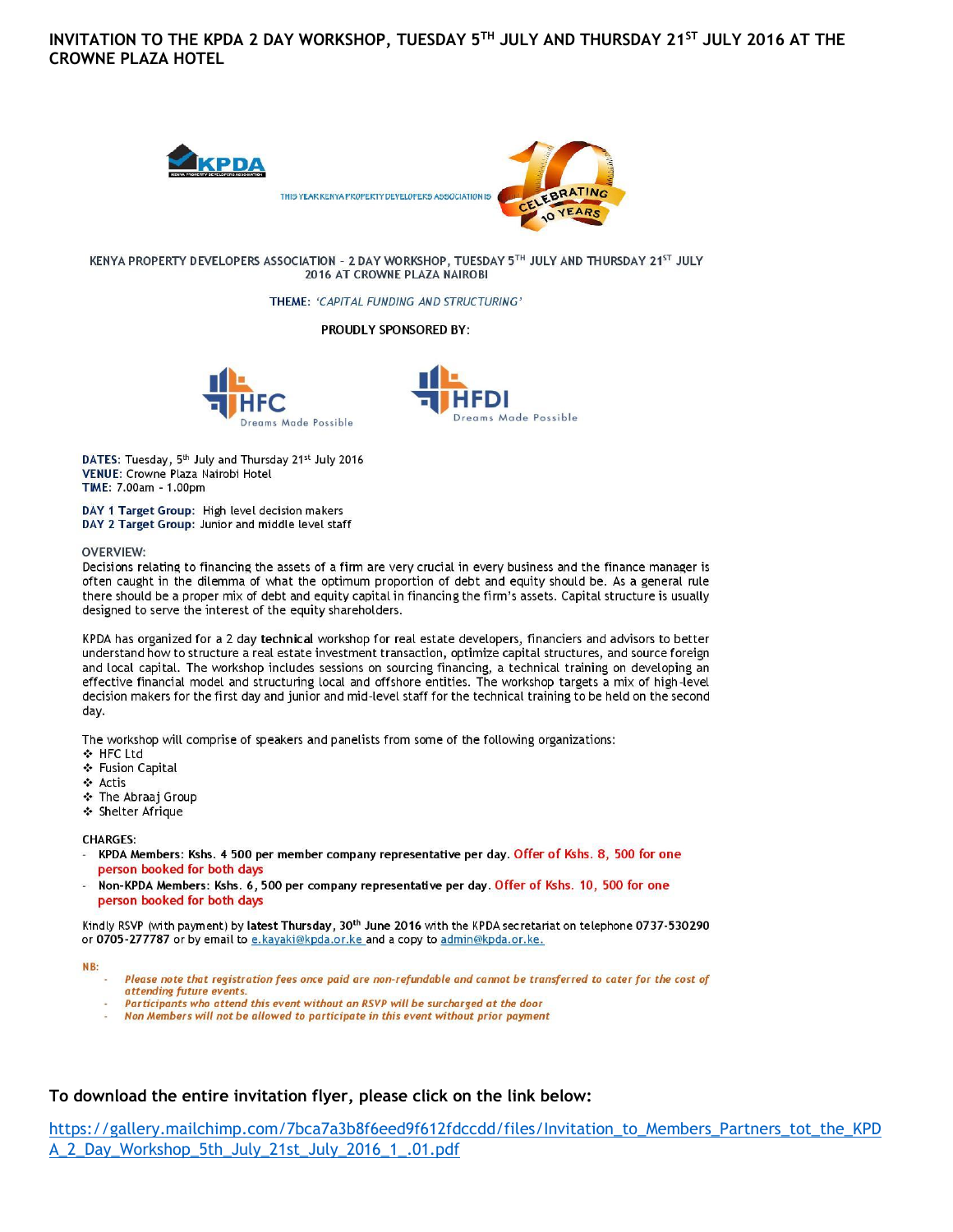**PROMOTIONAL OFFER FOR KPDA MEMBERS TO ADVERTISE IN THE KPDA MEDIA WEEKLY REVIEW REPORT AT A DISCOUNT!**

Dear KPDA Members, we are currently running a promotion valid for all our members in good standing to advertise in our *Media Weekly Review Report* at a 10% discount. **Members will now be paying Kshs. 13, 500 for their adverts to appear for a period of four (4) consecutive weeks**. Kindly contact the secretariat on 0737 530 290 or 0705 277 787 to make your booking.

## **PROMOTIONAL OFFER FOR KPDA MEMBERS TO ADVERTISE IN** *THE DEVELOPER'S DIGEST* **IN 2016 FOR A DISCOUNTED FEE!!!**

We would like to invite our members to consider advertising their businesses in the KPDA newsletter, The Developer's Digest. With an audience of over 1, 500 contacts from the whole building and construction industry in Kenya, you are sure to attract interest for your business. For more information, please contact the KPDA secretariat on 0737 530 290 or 0705 277 787.

#### **THE VACANCY PAGE**

Are you a KPDA Member who has a vacancy you are seeking to fill in your company? Send the vacancy details to us and we will post it as part of our KPDA Media Weekly Review Report at NO COST! Kindly call the secretariat on 0737 530 290 or 0705 277 787 for more information.

#### **JUNE 30TH**

**The Business Daily** |Ken Kaniu |Thursday 30th June 2016

## **HIGH DEMAND FOR OFFICE SPACE IN CITY SIGN OF GREAT POTENTIAL**

The exponential growth of cities globally has come with greater demand for office space, but with a difference. Businesses and corporates are now looking eco-friendly buildings and ample parking spaces with technologically integrated systems that will not only save them energy and water bills but also provide great ambience. [Read More](http://www.businessdailyafrica.com/Opinion-and-Analysis/High-demand-for-office-space-in-city-sign-of-great-potential----/-/539548/3274618/-/b3pks7z/-/index.html)

**The Business Daily** |Kiarie Njoroge | Thursday 30th June 2016

## **NYERI GOVERNOR TO POCKET SH1BN FOR NAIROBI SOUTHERN BYPASS LAND**

Nyeri Governor Nderitu Gachagua is set to pocket nearly Sh1 billion as compensation for his land that the government is acquiring for the construction of Nairobi's Southern Bypass. The National Land Commission (NLC) on Friday made public through a Kenya Gazette notice its plan to acquire the 1.2-acre plot on which Mr Gachagua has built 80 apartments — making it one of the highest payments the government is set to make to acquire land for road construction. [Read More](http://www.businessdailyafrica.com/Nyeri-governor-to-pocket-Sh1bn-for-Nairobi-Southern-bypass/-/539546/3273726/-/ecvgiyz/-/index.html)

## The Business Daily | Reporter | Thursday 30<sup>th</sup> June 2016

## **EDITORIAL: LAND COMPENSATION MUST BE MADE TRANSPARENT**

The reported compensation sum of Sh1 billion to acquire a piece of land along the Southern bypass is a princely amount by any standards. The owner of the 1.2-acre plot, Nyeri Governor Nderitu Gachagua, is perfectly within his constitutional right to demand adequate compensation for his property. [Read More](http://www.businessdailyafrica.com/Opinion-and-Analysis/-/539548/3274600/-/on21joz/-/index.html)

**The Standard** | Protus Nyamweya | Thursday 30<sup>th</sup> June 2016

# **WHAT WE NEED TO DO TO INCREASE HOME OWNERSHIP IN KENYA**

Kenya's property market is the third most developed in sub-Saharan Africa behind Namibia and South Africa. In Kenya, real estate is seriously overvalued, thanks to high housing demand in the face of an acute shortage. The average price for an apartment in Nairobi is currently Sh11.58 million, up from Sh5.2 million in December 2005. There is no home on the formal market selling below Sh2 million. [Read More](file:///C:/Users/KPDA/Desktop/EUNAH/Media%20weekly/Read%20more%20at:%20http:/www.standardmedia.co.ke/lifestyle/article/2000207095/what-we-need-to-do-to-increase-home-ownership-in-kenya)